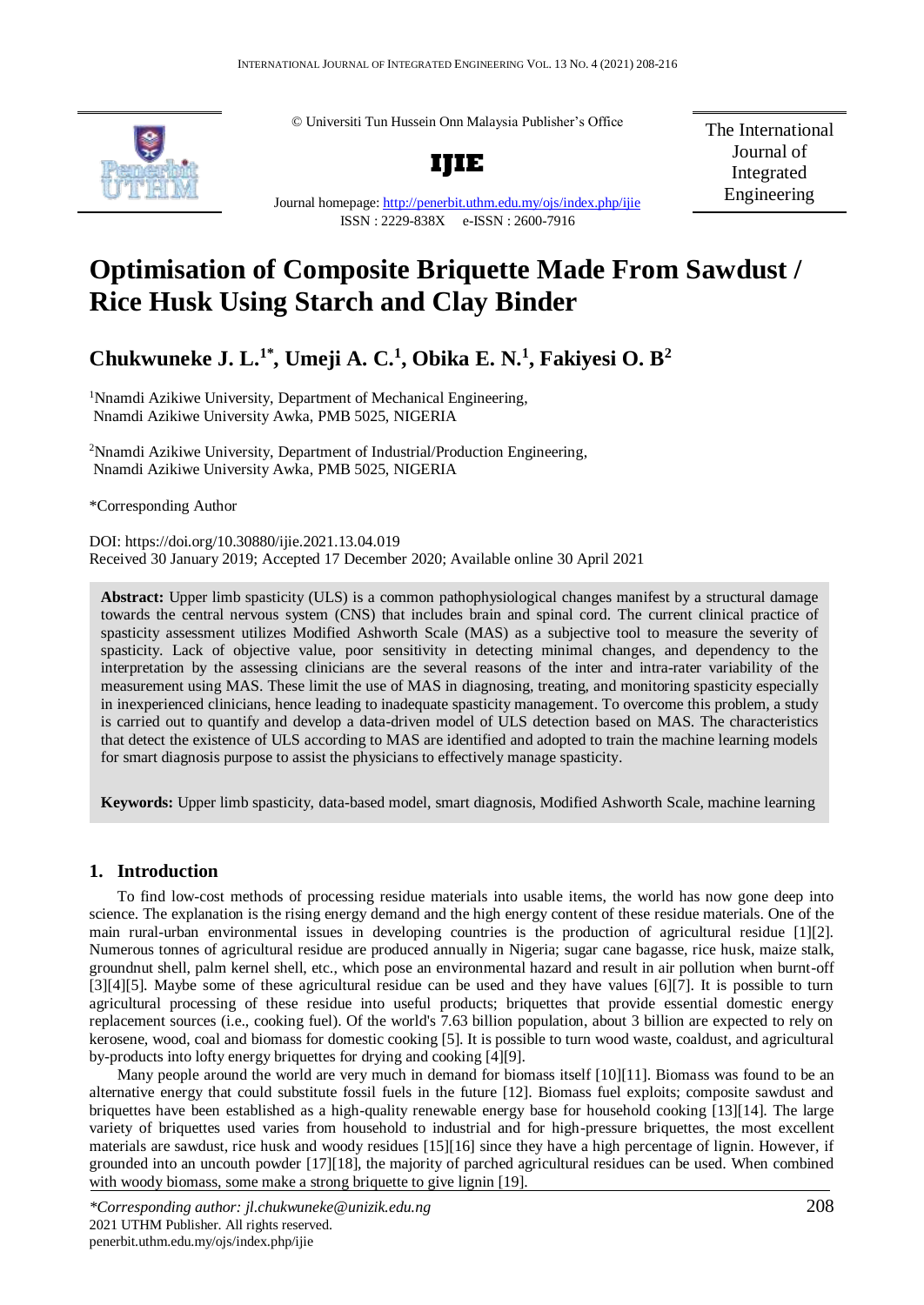At the same time as a fuel source, the importance of sawdust along with rice husk cannot be overstated as it is readily available and economical [15]. It is most commonly discarded or scalded off at sawmill sites in Nigeria, so a lot of energy is wasted and heat produced unrestrained [5][15]. Over the years, sawdust has been used to promote heat and power production in the gasification of plants and for household cooking [20]. This chance strengthens the question of how superlative the usage of this economic waste is [9]. This paper therefore analyzed and optimized the energy values of the various compressions created by the processing of rice husk and sawdust briquettes. However, before quantifying the energy values of the sawdust briquettes, a study of the binders for the various briquettes was carried out.

## **2. Materials and Methods**

#### **2.1 Materials**

Rice husk and sawdust (mahogany, oak, gmelina arborea) are the materials used. These materials were obtained from Ugboka Rice Mill and Timber Wood Shop, Enugu, Nigeria. Clay and cold water starch were the binders used.

#### **2.2 Methods**

#### **2.2.1 Raw Materials Preparation**

The rice husk and sawdust were arbitrarily obtained at Ugboka and Timber, Enugu, Nigeria, from sawmills. Before briquette, the percentage moisture content of rice husk and sawdust are presented in Table 1. The moisture content was dried for about 50 minutes at a temperature range of 50-100  $^{\circ}$ C. The samples were sieved at the range of 0.5 - 0.8mm sieve particle scale. For the various woods, rice husk, and 10 per cent for binder, the sample percentage weight was estimated at 90 per cent. For the experiments, twelve (12) separate samples were set up; six (6) of them for each binder (starch and clay) were Gmelina, oak, mahogany, Gmelina/mahogany/oak, rice husk, rice husk/Gmelina. Samples of starch and clay as binder, respectively, are Group A and Group B.

| Table 1 - Moisture content before briquette |  |  |  |
|---------------------------------------------|--|--|--|
|---------------------------------------------|--|--|--|

| Moisture Content | Rice Husk          | Sawdust           |
|------------------|--------------------|-------------------|
| Before Drying    | $20 \text{ wt.} %$ | 15 wt.%           |
| After Drying     | $5 \text{ wt.} \%$ | $5 \text{ wt.} %$ |
|                  |                    |                   |

#### **2.2.2 Sawdust Briquettes Energy Content**

The briquettes produced were sun-dried for approximately 2 days and the average mass was determined for each group sample. The average mass of the group sample was collected. In evaluating the calorific value of the briquettes, the Bomb Calorimeter was used. The calorific values of the briquettes were measured using the oxygen bomb calorimeter as per the ASTMD-240 standard.

#### **2.3 Performance Analysis of Briquette**

The suggested method for the determination of ignition and burning time by Rotich[21] was adopted and the method for the determination of the boiling water test by Kaur et al[22] was used. The burning rate, the cooking efficiency and the rate at which the briquettes of different fuel samples were burned were calculated using the Okwu et al[23] method.

### **2.4 Optimisation of Galvanized Energy of Biomass Briquettes**

Using the Design Expert Program, optimization of the galvanized energy of biomass briquettes was achieved. A second order (quadratic) model was achieved using central composite design (CCD), an experimental design in response surface methodology (RSM). The design resulted in twenty (20) runs with the Binder proportion, the compaction pressure and the rice husk proportion as the independent variables and the biomass briquettes' galvanized energy as the response. In order to estimate a successful estimation of errors, five replications of centre points were used and experiments were conducted in a randomized order. The actual and coded levels of each factor are shown in Table 2. The coded values were designated by  $-1$  (minimum), 0 (centre),  $+1$  (maximum),  $-\alpha$  and  $+\alpha$ . The empirical equation is represented as shown below:

$$
Y = \beta_0 + \sum_{i=1}^3 \beta_i X_i + \sum_{i=1}^3 \beta_{ii} X_{i}^2 + \sum_{i=1}^3 \sum_{j=i+1}^3 \beta_{ij} X_i X_j \dots \dots \qquad (1)
$$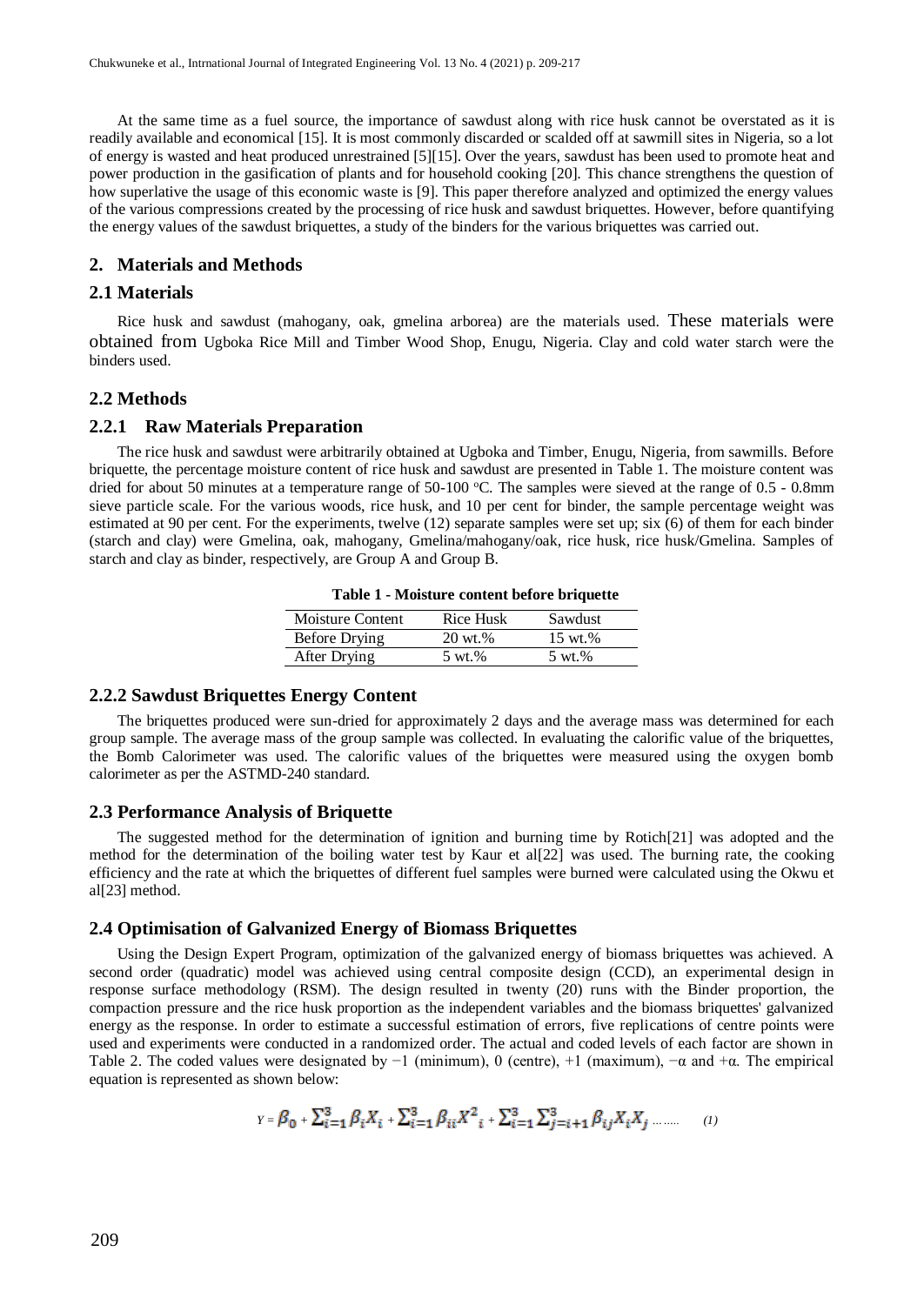| Factor                          | Units | Low level | High level | -α       | $+\alpha$ | 0 level |
|---------------------------------|-------|-----------|------------|----------|-----------|---------|
| Binder proportion (A)           | $\%$  | $10(-1)$  | $20(+1)$   | $5(-2)$  | $25(+2)$  |         |
| Pressure $(B)$                  | MPa   | $6(-1)$   | $12(+1)$   | $3(-2)$  | $15(+2)$  |         |
| The proportion of rice husk, RH | $\%$  | $20(-1)$  | $40(+1)$   | $10(-2)$ | $50(+2)$  | 30      |

## **3. Results and Discussion**

## **3.1 Statistical and optimisation of the Energy value of Biomass Briquette Produced from Mahogany Sawdust/rice husk Composite with Starch Binder**

For the statistical analysis and optimization of the energy value of biomass briquettes produced from sawdust/rice husk composites using various binders (clay and starch), the design plan in Table 3 was used. The coded and encoded values of the test variables were used to optimize the variables; binder proportion, compaction pressure and proportion of rice husk to the energy value.

| Std             | Binder<br>A:<br>proportion | pressure        | B: Compaction C: Proportion of<br>RH | GE for Clay | GE for Starch               |
|-----------------|----------------------------|-----------------|--------------------------------------|-------------|-----------------------------|
|                 | $\%$                       | MPa             | $\overline{\%}$                      | kcal/g      | $\overline{\text{kcal}}$ /g |
| $\overline{1}$  | 10                         | $\overline{6}$  | 20                                   | 2.29        | 3.30                        |
| $\overline{2}$  | 20                         | $\overline{6}$  | 20                                   | 3.54        | 4.75                        |
| $\overline{3}$  | 10                         | 12              | 20                                   | 3.00        | 4.90                        |
| $\overline{4}$  | 20                         | $\overline{12}$ | 20                                   | 2.90        | 3.50                        |
| $\overline{5}$  | 10                         | $\overline{6}$  | 40                                   | 2.30        | 2.50                        |
| $6\overline{6}$ | 20                         | 6               | 40                                   | 3.14        | 4.20                        |
| $\overline{7}$  | 10                         | 12              | 40                                   | 3.30        | 4.30                        |
| $\overline{8}$  | 20                         | 12              | 40                                   | 2.60        | 3.20                        |
| $\overline{9}$  | 5                          | 9               | $\overline{30}$                      | 1.73        | 3.30                        |
| <sup>10</sup>   | 25                         | $\overline{9}$  | 30                                   | 2.50        | 3.60                        |
| 11              | 15                         | $\overline{3}$  | 30                                   | 2.92        | 2.60                        |
| $\overline{12}$ | $\overline{15}$            | $\overline{15}$ | 30                                   | 3.10        | 3.20                        |
| 13              | 15                         | $\overline{9}$  | 10                                   | 3.20        | 3.90                        |
| -14             | 15                         | 9               | 50                                   | 2.80        | 2.70                        |
| 15              | 15                         | $\overline{9}$  | 30                                   | 3.30        | 5.70                        |
| 16              | 15                         | 9               | 30                                   | 3.08        | 5.60                        |
| 17              | 15                         | 9               | 30                                   | 3.30        | 5.66                        |
| 18              | 15                         | 9               | 30                                   | 3.30        | 5.60                        |
| 19              | 15                         | 9               | 30                                   | 3.35        | 5.60                        |
| 20              | 15                         | $\overline{9}$  | 30                                   | 3.30        | 5.70                        |

**Table 3 - Result of experimental design matrix for optimisation of galvanized energy**

The energy value depends on the significance of the variance of the outcomes from combinations of process parameters. In Equation 2, the quadratic regression equation built from the program is shown. This equation provides the optimum value of energy by comparing it to coded value variables.

 *Y= 5.64+0.078A+0.15B–0.29C–0.71AB+0.069AC+0.056BC–0.55 –0.69 –0.59 (2)*

The quadratic model illustrates how the response (energy value, GE) is influenced by the three variables (A, B and C). It consists of one factor and multi-factor coefficients, which, respectively, give the effect of a single factor and the combined effect of various factors. Synergistic and antagonistic effects are described respectively by positive and negative expressions. The sequential model sum of squares from Table 4 gave a broad model F-value of 1939.97, which justifies the adequacy of the proposed quadratic model. The statistics test gave a high regression coefficient,  $R^2$  =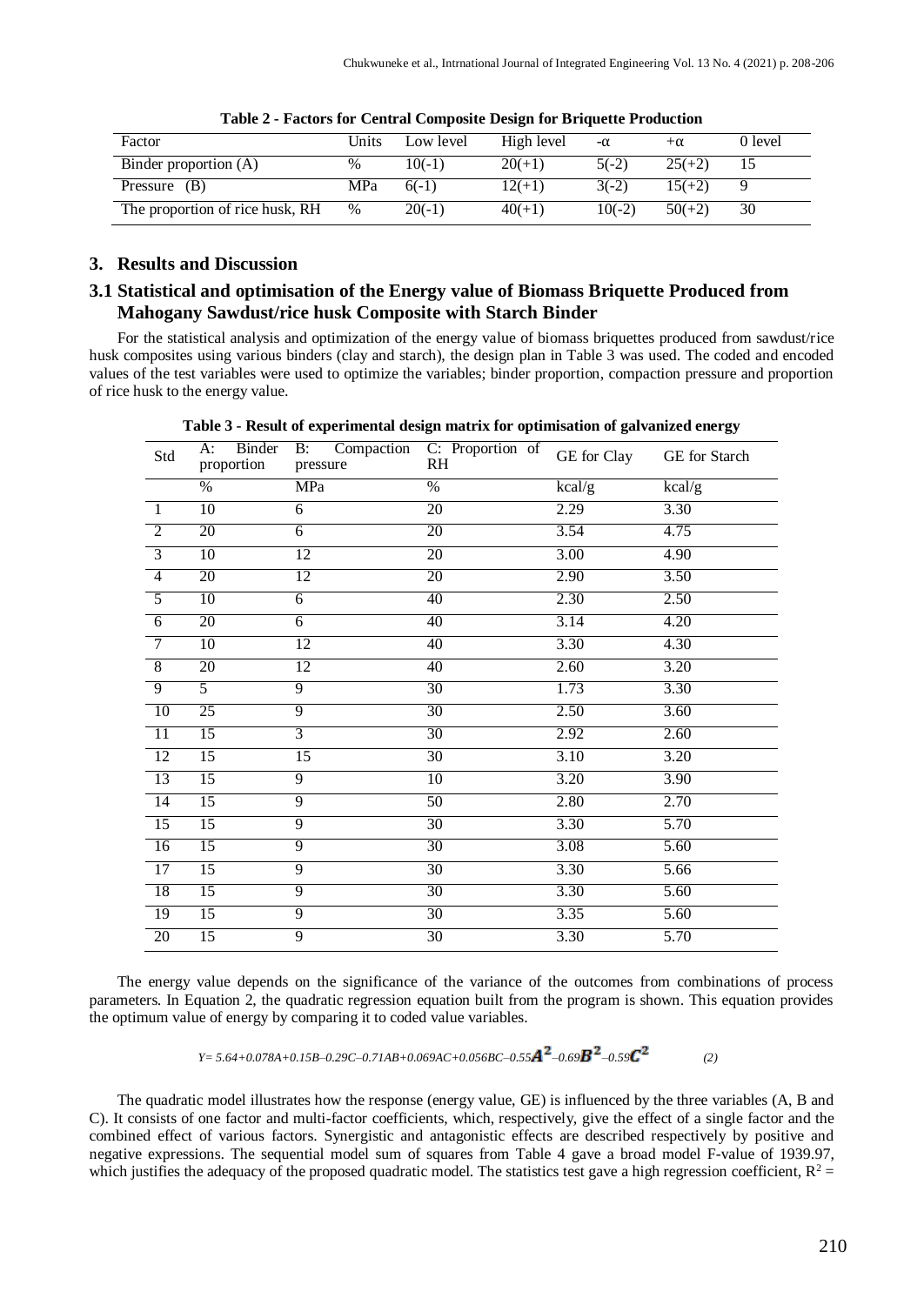0.9994 with a modified  $R^2$  value of 0.9989, which is similar to the expected  $R^2$  value of 0.9986, to confirm the adequacy of the model. The CV obtained was 0.91 per cent. Since 116.979 'Adeq Precision' is greater than 4, the signal is therefore sufficient, so the model can traverse the design room.

|  | Table 4 - Significance of regression coefficients of energy value for sawdust/rice husk briquettes with a starch |         |  |  |  |
|--|------------------------------------------------------------------------------------------------------------------|---------|--|--|--|
|  |                                                                                                                  | binder. |  |  |  |

| <b>Source</b>   | of<br><b>Degree</b><br>freedom | <b>Sum</b><br>of<br>square | <b>Mean</b><br><b>Square</b> | <b>F-value</b> | <b>P-value</b><br>(Prob > F) |
|-----------------|--------------------------------|----------------------------|------------------------------|----------------|------------------------------|
| Model           | 9                              | 25.56                      | 2.84                         | 1939.97        | < 0.0001                     |
| A               | 1                              | 0.098                      | 0.098                        | 66.71          | < 0.0001                     |
| $\overline{B}$  |                                | 0.35                       | 0.35                         | 235.79         | < 0.0001                     |
| $\overline{C}$  |                                | 1.35                       | 1.35                         | 926.21         | < 0.0001                     |
| AB              |                                | 3.99                       | 3.99                         | 2725.98        | < 0.0001                     |
| AC              |                                | 0.038                      | 0.038                        | 25.83          | 0.0005                       |
| BC              |                                | 0.025                      | 0.025                        | 17.29          | 0.002                        |
| $A^2$           |                                | 7.54                       | 7.54                         | 5150.86        | < 0.0001                     |
| $B^2$           |                                | 11.80                      | 11.80                        | 8062.25        | < 0.0001                     |
| $C^2$           | 1                              | 8.61                       | 8.61                         | 5880.46        | < 0.0001                     |
| <b>Residual</b> | 10                             | 0.015                      | 0.00146                      |                |                              |
| Lack of fit     | 5                              | 0.00231                    | 0.00461                      | 0.19           | 0.9553                       |
| Cor. Total      | 19                             | 25.57                      |                              |                |                              |

Std. Dev. =  $0.038$ ; Mean = 4.19; C.V.% = 0.91; PRESS = 0.036; R<sup>2</sup> = 0.9994; Adj. R<sup>2</sup> = 0.9989; Pred. R<sup>2</sup> = 0.9986; Adeq. Precision  $= 116.979$ 

It can be seen from Table 4 that the terms A, B, C (linear terms), AB, AC, BC (interactive terms) and  $A^2$ ,  $B^2$ ,  $C^2$ (quadratic terms) are critical when applying the 5 per cent significance level for the analysis of variance ( ANOVA), so the model terms are retained.

In Figure 1, the actual and predicted plot gives the association between the expected energy value and the energy value of the experiment. The near distribution of the points along the straight line shows agreement between the values of the experimental and projected responses and appropriate assumptions for the study, thus justifying the established quadratic model.



**Fig. 1 - Predicted against actual experimental values for energy value (sawdust/rice husk briquettes with starch binder)**

The contours and 3D surface plots are shown in Figures 2, 3 and 4. They explain how the energy value is influenced by combining two independent variables. The combined effect of binder composition and compaction pressure on the energy value is shown in Figure 2. It shows that as pressure and binder proportion increased, the energy value increased until it began to decrease at a point. This may be due to greater binder proportion and pressure [15].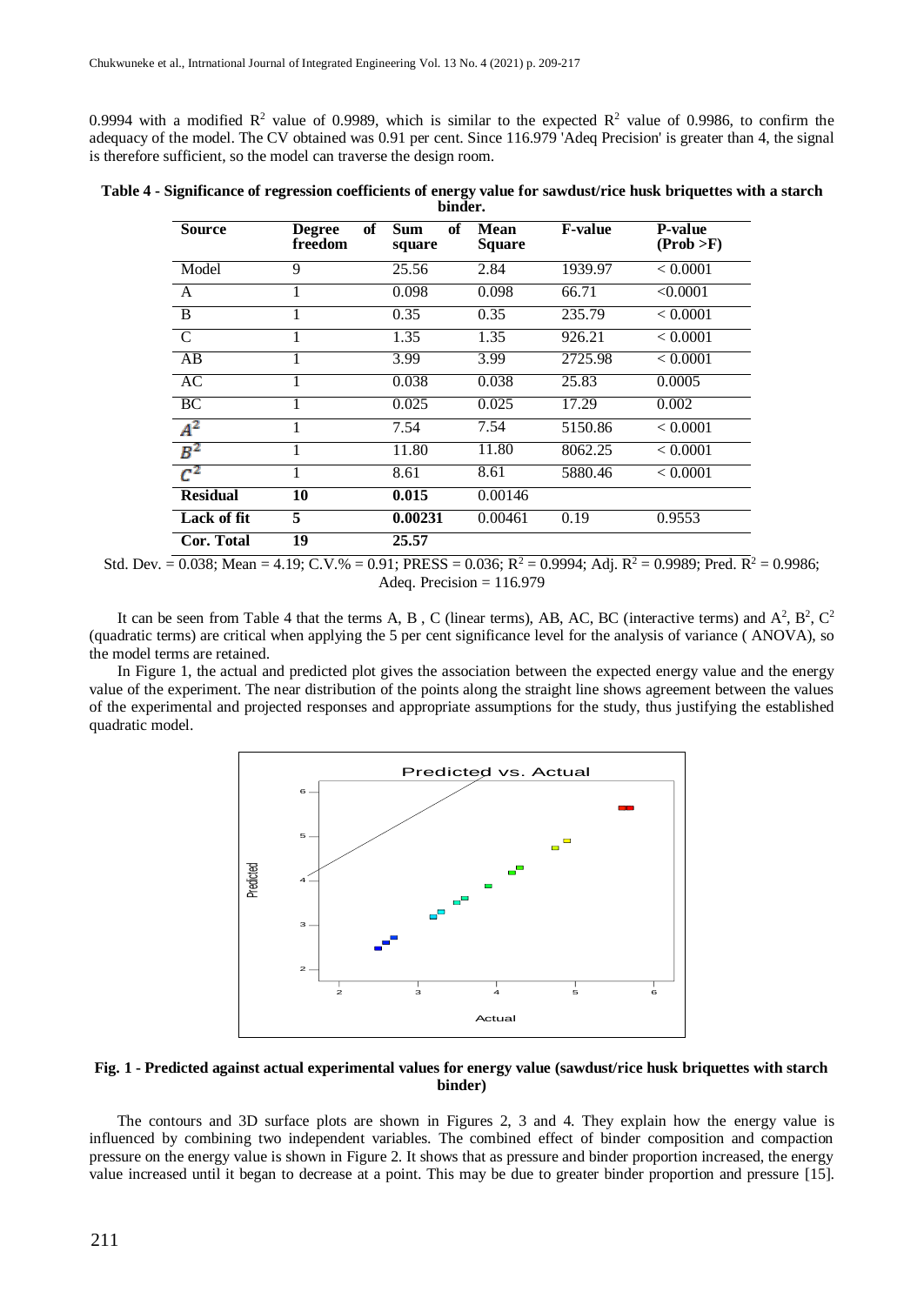The interactive effect of the rice husk proportion and the binder proportion on the energy value is shown in Figure 3. It could be seen that as both rice husk and binder proportions increased, the energy value increased until it began to decrease at a point. The interaction effect of the rice husk proportion and the compaction pressure on the energy value is shown in Figure 3. It indicates that as both rice husk proportions and compaction pressure increased, the energy value increased until it began to decrease at a point. This may be due to higher rice husk and compaction pressure proportions as shown in Table 5.



**Fig. 2 - Interaction Effects of factors binder proportion and compaction pressure (a) Response surface 3D plot (b) Contour plot**



**Fig. 3 - Interaction effects of factors binder proportion and proportion of rice husk and binder proportion (a) Response surface 3D plot (b) Contour plot**

The optimization process gave an optimum 15 per cent binder percentage of 5.69 kcal/g energy, 28 per cent rice husk percentage, and 9 MPa compaction pressure. However, by carrying out a validation experiment to evaluate the rationale of the predicted optimum values, the experimental outcome was 2 per cent lower than the predicted value, so the evolved quadratic model is adequate to predict the energy value.

| Table 5 - Model validation for energy value of composite briquette produced with a starch binder (experiment to |                                    |  |
|-----------------------------------------------------------------------------------------------------------------|------------------------------------|--|
|                                                                                                                 | validate the optimum energy value) |  |

| Binder proportion<br>(% ) | Compaction<br>pressure(MPa) | The<br>proportion<br>of rice $husk(\%)$ | Experimented<br>energy value | Predicted<br>energy value |
|---------------------------|-----------------------------|-----------------------------------------|------------------------------|---------------------------|
|                           |                             |                                         | (kcal/g)                     | (kcal/g)                  |
|                           |                             |                                         | 5.51                         | 5.69                      |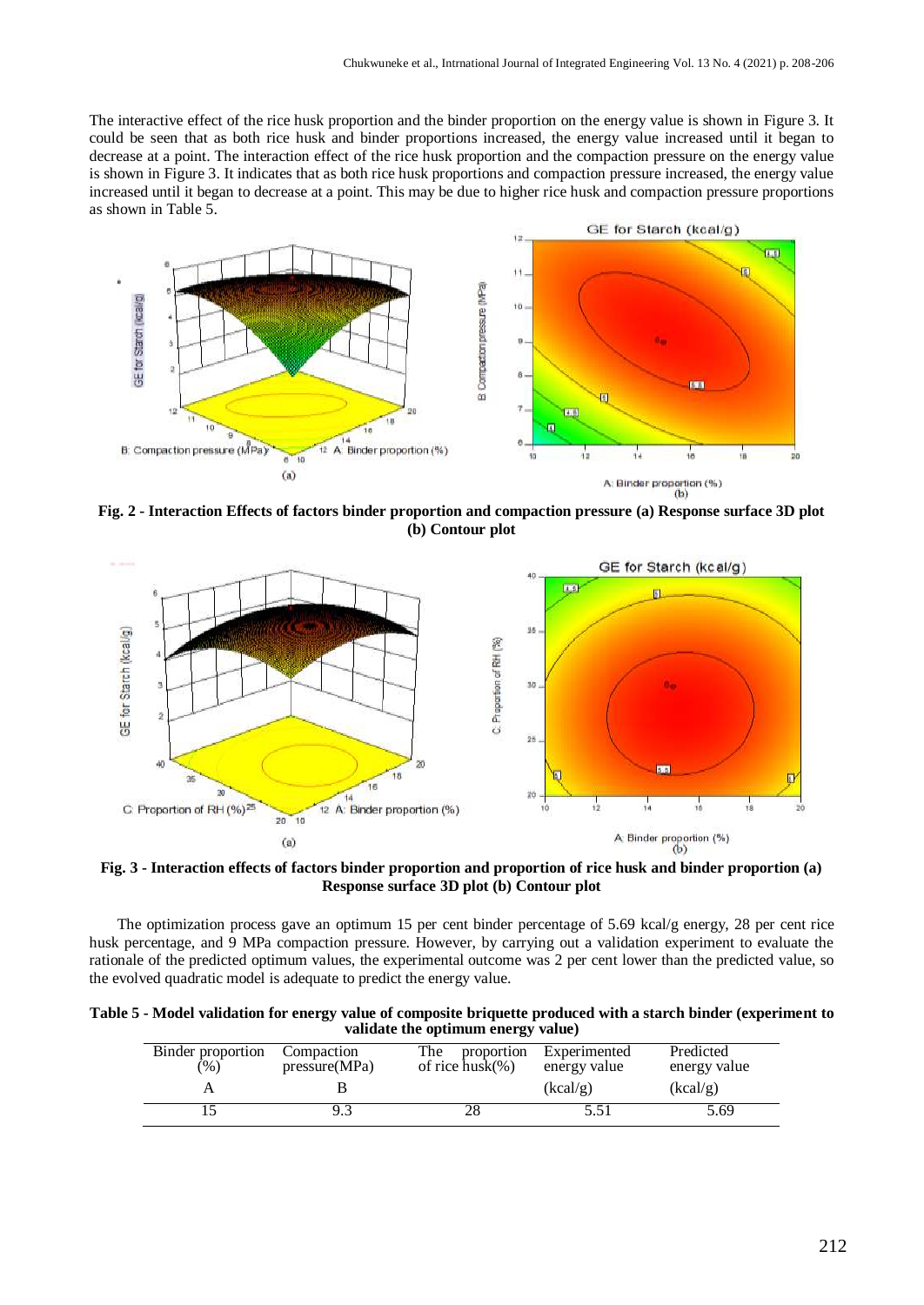## **3.2 Statistical and optimisation of the Energy value of Biomass Briquette Produced from Mahogany Sawdust/rice husk Composite with Clay Binder**

The energy value of the biomass briquette generated from mahogany sawdust/rice husk composite with clay binder was analysed and optimized using the design plan shown in Table 3. The quadratic model shown in Equation 3 was induced by the optimization of the variables.

$$
Y = 3.28 + 0.18A + 0.056B - 0.074C - 0.36AB - 0.13AC + 0.049BC - 0.29A^2 - 0.062B^2 - 0.065C^2
$$
 (3)

The quadratic model illustrates how the response (energy value, GE) is influenced by the three variables (A, B and C). It consists of one factor and multi-factor coefficients, which, respectively, give the effect of a single factor and the combined effect of various factors. Synergistic and antagonistic effects are described respectively by positive and negative expressions. The sequential model sum of squares from Table 6 gave a broad model F-value of 59.95, which justifies the adequacy of the proposed quadratic model. The statistics test gave a high regression coefficient,  $R^2$  = 0.9818 with a modified  $\mathbb{R}^2$  value of 0.9654, which is similar to the expected  $\mathbb{R}^2$  value of 0.9309, for validation of the adequacy of the model. The obtained CV was 2.88 percent. Since the 'Adeq Precision' of 30.27 is greater than 4, the signal is therefore adequate; the model can therefore be used to traverse the design space.

**Table 6 - Significance of regression coefficients of energy value for sawdust/rice husk briquettes with a clay binder**

| <b>Source</b>   | <b>Degree</b> | of<br>of<br><b>Sum</b> | Mean          | <b>F-value</b> | P-value (Prob |
|-----------------|---------------|------------------------|---------------|----------------|---------------|
|                 | freedom       | square                 | <b>Square</b> |                | $>$ F)        |
| Model           | 9             | 3.89                   | 0.43          | 59.95          | < 0.0001      |
| A               |               | 0.50                   | 0.5           | 69.49          | < 0.0001      |
| $\mathbf{B}$    | 1             | 0.05                   | 0.05          | 6.87           | 0.0255        |
| $\mathbf C$     | 1             | 0.089                  | 0.089         | 12.29          | 0.0057        |
| AB              | 1             | 1.04                   | 1.04          | 144.93         | < 0.0001      |
| AC              |               | 0.13                   | 0.13          | 17.70          | 0.0018        |
| BC              |               | 0.019                  | 0.019         | 2.64           | 0.1353        |
| $A^2$           | 1             | 2.06                   | 2.06          | 285.55         | < 0.0001      |
| $B^2$           | 1             | 0.098                  | 0.098         | 13.54          | 0.0043        |
| $C^2$           | 1             | 0.11                   | 0.11          | 14.64          | 0.0033        |
| <b>Residual</b> | 10            | 0.072                  | 0.0072        |                |               |
| Lack of fit     | 5             | 0.026                  | 0.00519       | 0.56           | 0.7281        |
| Cor. Total      | 19            | 3.96                   |               |                |               |

Std. Dev.  $= 0.085$ ; Mean = 2.95; C.V.% = 2.88; PRESS = 0.27; R<sup>2</sup> = 0.9818; Adj. R<sup>2</sup> = 0.9654; Pred. R<sup>2</sup> = 0.9309; Adeq. Precision = 30.27

It can be shown from Table 6 that the terms A, B, C (linear terms), AB, AC (interactive terms) and  $A^2$ ,  $B^2$ ,  $C^2$ (quadratic terms) are important by applying the 5 percent significance p-value standard for the study of variance ( ANOVA), thus reducing the model to Equation 4.

$$
Y = 3.28 + 0.18A + 0.056B - 0.074C - 0.36AB - 0.13AC - 0.29A^2 - 0.062B^2 - 0.065C^2
$$
 (4)

In Figure 4, the real and expected plot gives the correlation between the expected energy value and the energy value of the experiment. The near distribution of the points along the straight line shows agreement between the values of the experimental and projected responses and appropriate assumptions for the study, thus justifying the established quadratic model.

In the contour and 3D surface plots shown in Figures 5 and 6, the combined effect of two independent variables at a time on the energy value is expressed. Figure 5 shows the interaction effect of the binder proportion and compaction pressure on the energy content of sawdust/rice husk briquettes manufactured with clay as a binder. It shows that as both the pressure and the binder proportion increased, the energy value increased until it began to decrease at a point. The interaction effect of rice husk proportion and binder proportion on the energy value of mahogany sawdust/rice husk briquettes produced with clay as a binder is shown in Figure 6. It shows that as both the proportion of rice husk and binder proportion increased, the energy value increased until it began to decrease at a point. Higher proportions of rice husk may be due to this.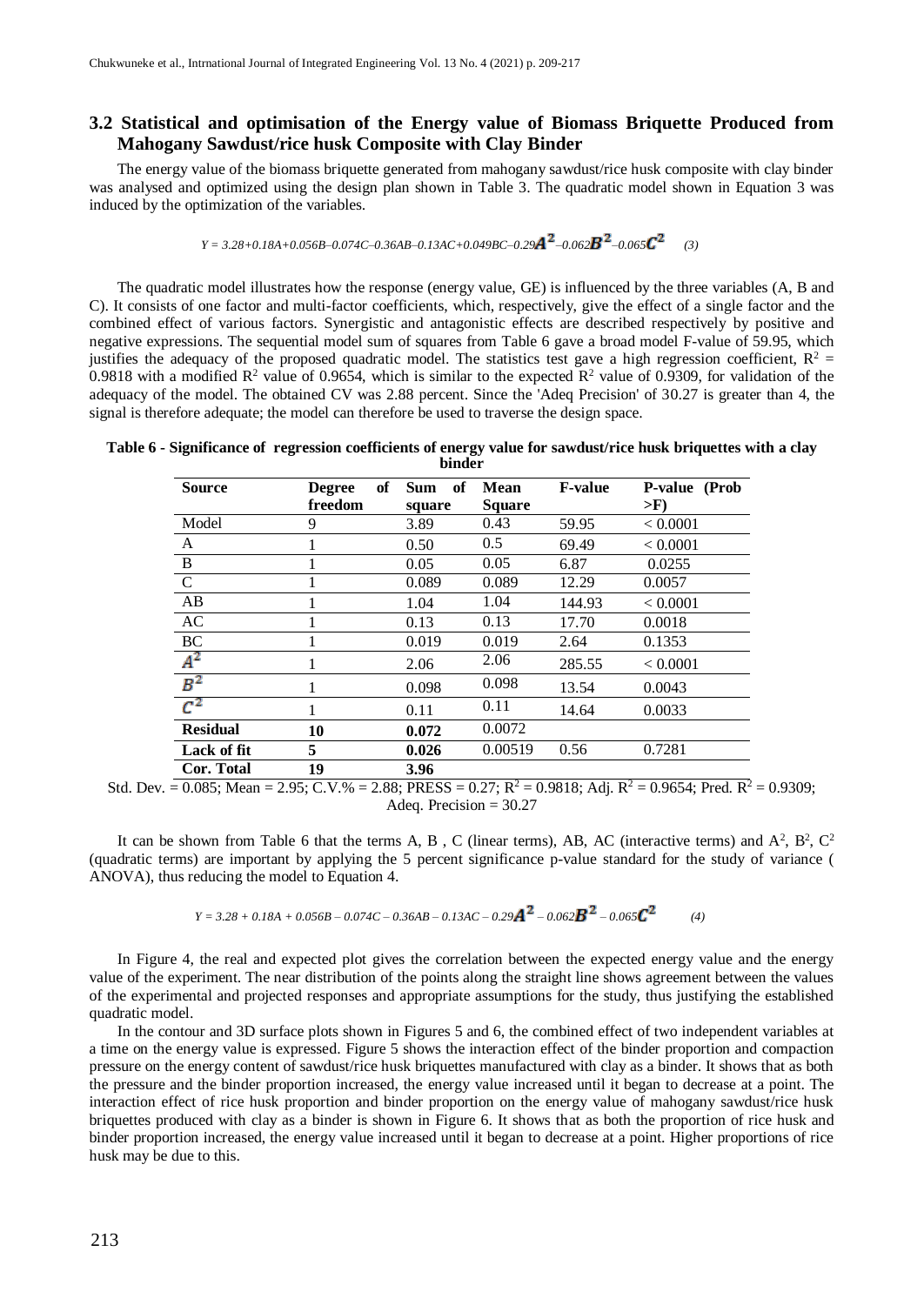

**Fig. 4 - Predicted values versus the actual experimental values for energy value sawdust/rice husk briquettes with a clay binder**



**Fig. 5 - Interaction effects of factors binder proportion and compaction pressure (a) Response surface 3D plot (b) Contour plot**



**Fig. 6 - Interaction effects of factors binder proportion and proportion of rice husk and binder proportion. (a) Response surface 3D plot (b) Contour plot**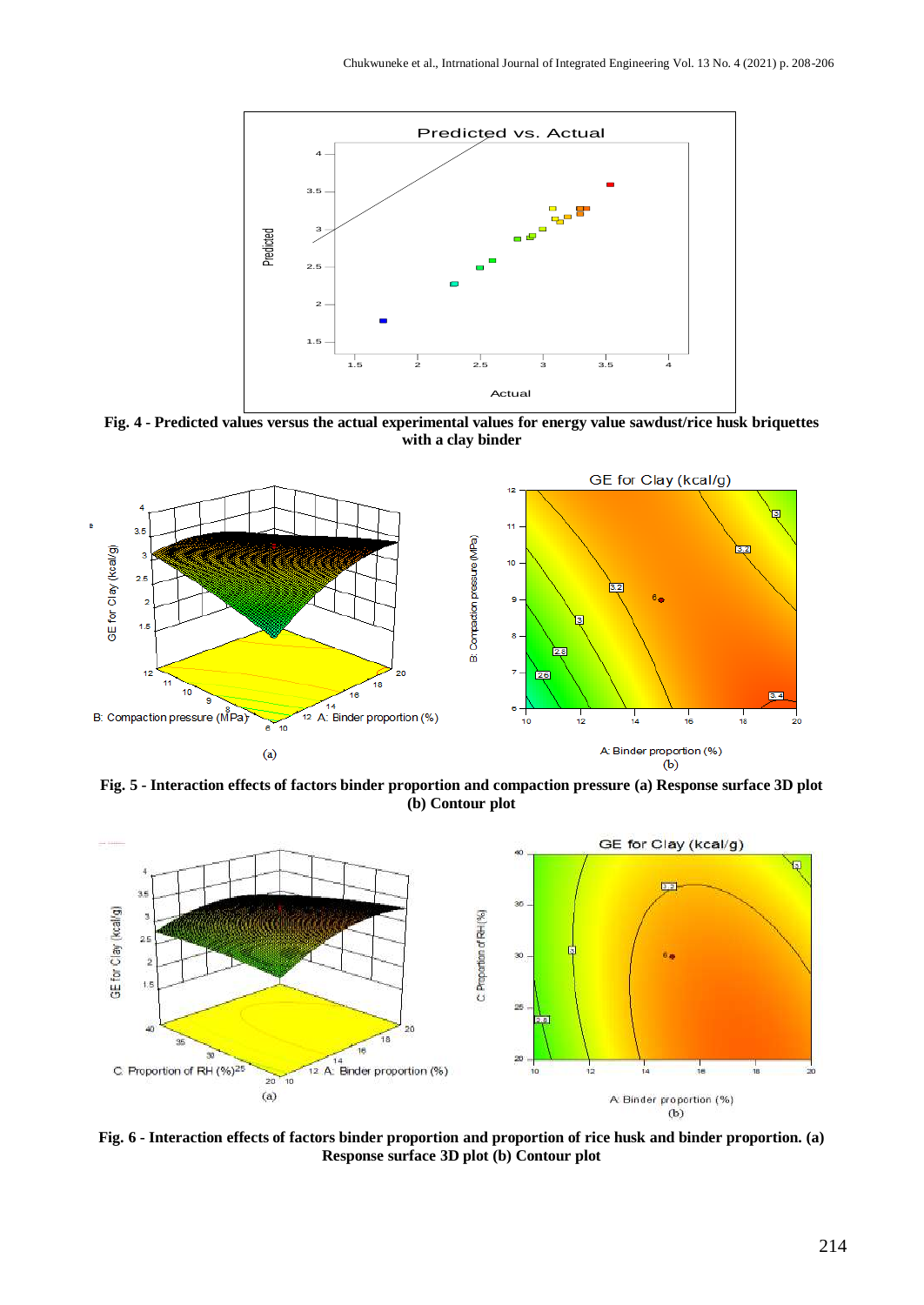At an optimum 17 percent binder proportion, 26 per cent rice husk proportion and 9MPa compaction pressure, the optimization process gave an energy of 3.35kcal/g. However, the experimental outcome was lower than the predicted value by 2 per cent by carrying out a validation experiment to evaluate the basis of the predicted optimum values as shown in Table 7, so that the established quadratic model is adequate to predict the energy value.

**Table 7 - Results of the model validation for energy value of composite briquette produced with clay binder (experiment to validate the optimum energy value)**

| Binder proportion | Compaction    | The           | Experimented | Predicted energy |
|-------------------|---------------|---------------|--------------|------------------|
| $\frac{9}{0}$     | pressure(MPa) | proportion of | energy value | value            |
|                   |               | rice husk     | (kcal/g)     | (kcal/g)         |
|                   |               | 26.389        | 3.30         | 3.35             |

| <b>Samples</b>       | <b>Ignition</b> |       |      | <b>Burning Boiling Burning</b> | Fuel               | <b>Efficiency</b> |
|----------------------|-----------------|-------|------|--------------------------------|--------------------|-------------------|
|                      | Time            | Time  | Time | Rate                           | <b>Consumption</b> |                   |
| <b>MAHOGANY/RICE</b> | 0.2             | 45.51 | 172  | 0.037                          | 31.1               | 46.7              |
| HUSK(A)              |                 |       |      |                                |                    |                   |
| <b>MAHOGANY/RICE</b> | 0.222           | 38.21 | 18.5 | 0.042                          | 34.12              | 42.4              |
| HUSK(B)              |                 |       |      |                                |                    |                   |

Table 8 shows that mahogany sawdust/rice husk composite bonded with starch at optimum conditions of 9 Mpa, 15 per cent binder and 28 per cent rice husk have a low ignition time of 0.2 minutes, a high ignition time of 45.51 minutes, a low boiling time of 17.2 minutes, a low burning rate of 0.037 g/minute, a low fuel consumption of 31.1 g/minute and a high cooking efficiency of 46.7 per cent compare to other briquettes [24][25]. These performance parameters show that composite briquette made from mahogany sawdust and rice husk blended with starch is better compared to when separated because the boiling time and the burning rate are lower than others which help to achieve a higher efficiency of 46.7 per cent. The result is also better than the briquette provided by Olatunde et al[24] using a groundnut shell and the difference may be due to the composite although similar to Chinyere et al[25].

#### **4. Conclusion**

Generally, biomass briquettes have shown strong prospects as a potential fuel source. The optimization of sawdust (mahogany)/rice husk composite briquettes' energy values using starch and clay as binder was performed using Response Surface Methodology (RSM), after which the optimal condition values (15 per cent starch, 28 per cent rice husk and 9 Mpa compaction pressure) were used to create a composite briquette made from mahogany sawdust/rice husk). The results showed that the energy value of mahogany sawdust and rice husk composite briquettes produced using starch was 5.69 kcal/g higher than that of clay (3.35 kcal/g). This shows that briquette is therefore more suitable for starting and sustaining fire for cooking and other domestic heating from composite sawdust (Mahogany)/rice husk, so it was noted that starch is a better medium for bonding than clay.

#### **References**

- [1] Yazdani, M. G. & Hosam M. A. (2010). Properties of Briquette from Agricultural Waste available in Brunei Darussalam and its Environmental Impact. International Scientific Journal, 1–8
- [2] Chukwuneke J. L., Azaka O. A., Chukwujike I. C., & Sinebe J. E. (2016). Optimisation of Waste Management System in Anambra State: A case study of Ifite-Awka. American Journal of Engineering Research, 5(8), 138–151
- [3] Achebe C. H., Obika E. N., Chukwuneke J. L. & Ani OI. (2019). Optimisation of hybridised cane wood-palm fruit fibre frictional material. Proc IMechE Part L. J Materials: Design and Applications, 233 (12), 2490–2497. Doi: 10.1177/1464420719863445
- [4] Imeh E. O., Ibrahim A. M., Aleivo O. A., Stanley I. R. O., & Opeoluwa O. F. (2017). Production and Characterisation of Biomass Briquettes from Tannery Solid Waste. Recycling, 2(17), 1– 19
- [5] Babajide P. A., Akinrinnola T. B., Oyeiola Y. B., Okoro-Robinson M. O., Salami T. B., Adesina A., & Akindeere A. A. (2018). Performance of Maize (Zea Mays) Grown on Mildly Acidic low Fertile Soil as Affected by Selected Organic-Based Soil Amendments and Synthetic Fertiliser. International Journal of Research-Granthaalayah, 6(9), 385–394
- [6] Arevalo P. A., Baggethun E. G., Lopez B. M., & Rincon M. P. (2018). Wiedning the evaluative space for ecosystem services: A taxonomy of plural values and valuation methods. Environmental values, 27(1), 29–53
- [7] Chukwuneke J. L., Ewulonu M. C., Chukwujike I. C., & Okolie P. C. (2019). Physico-chemical analysis of pyrolysed bio-oil from Swietenia Macrophylla (mahogany) wood. Heliyon, 5, e01790. doi.org/10.1016/j.heliyon.2019.e01790